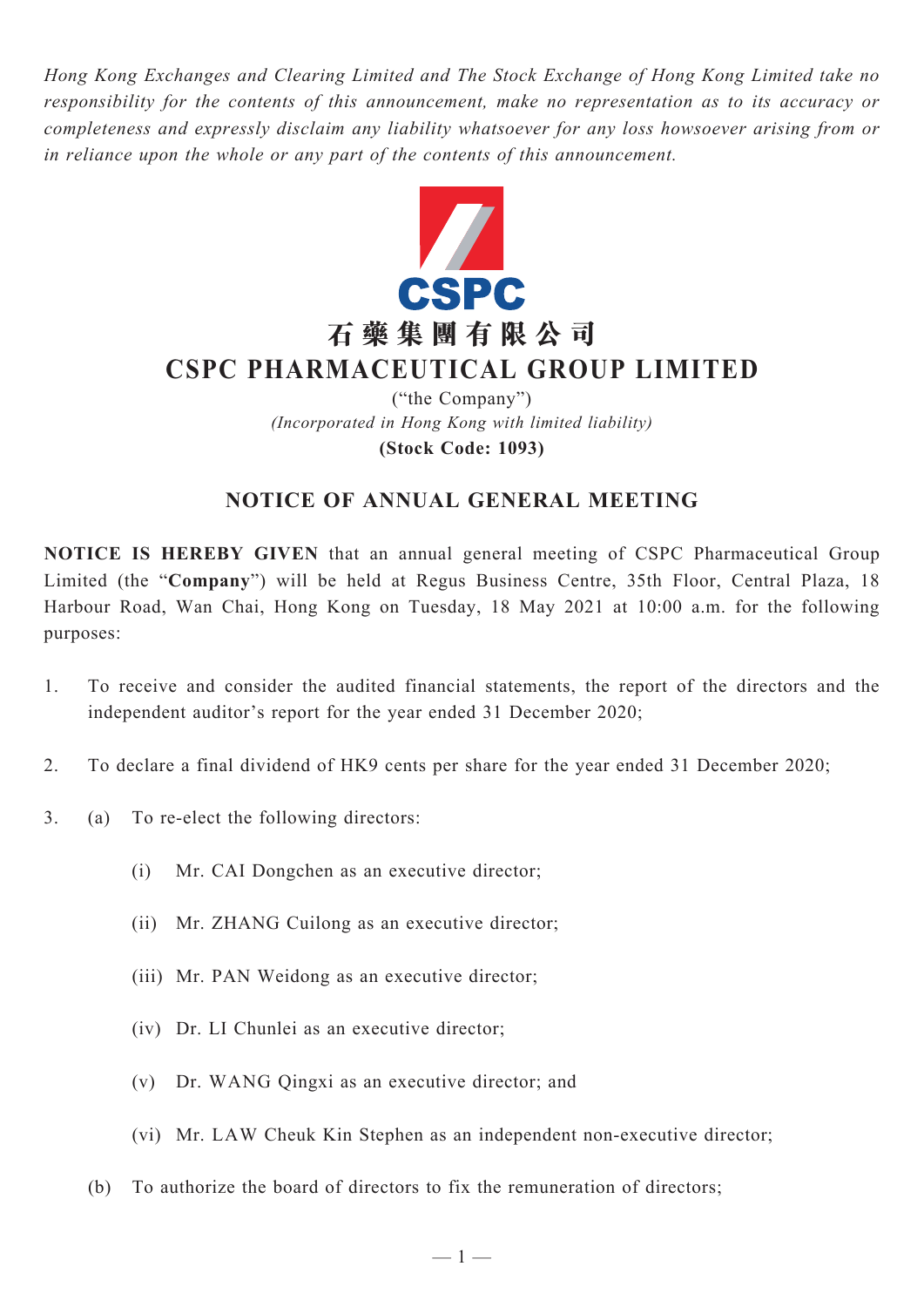- 4. To re-appoint Messrs. Deloitte Touche Tohmatsu as auditor and to authorise the board of directors to fix the remuneration of auditor.
- 5. As special business, to consider and, if thought fit, pass the following resolution as an ordinary resolution:

### "**THAT**:

- (a) subject to paragraph (b) below, the exercise by the directors of the Company during the Relevant Period (as hereinafter defined) of all the powers of the Company to buyback shares of the Company on The Stock Exchange of Hong Kong Limited ("**Stock Exchange**") or on any other stock exchange on which the securities of the Company may be listed and recognised by the Securities and Futures Commission of Hong Kong and the Stock Exchange for this purpose, subject to and in accordance with all applicable laws and the requirements of the Rules Governing the Listing of Securities on the Stock Exchange or of any other stock exchange as amended from time to time, be and is hereby generally and unconditionally approved;
- (b) the total number of shares of the Company which the directors of the Company are authorised to buy-back pursuant to the approval in paragraph (a) above shall not exceed 10% of the total number of issued shares of the Company as at the date of the passing of this resolution (such total number to be subject to adjustment in the case of any conversion of any or all of the shares of the Company into a larger or smaller number of shares of the Company after the passing of this resolution) and the said approval shall be limited accordingly; and
- (c) for the purposes of this resolution,

"Relevant Period" means the period from the passing of this resolution until whichever is the earlier of:

- (i) the conclusion of the next annual general meeting of the Company;
- (ii) the expiration of the period within which the next annual general meeting of the Company is required by law or the articles of association of the Company to be held; and
- (iii) the date on which the authority set out in this resolution is revoked or varied by an ordinary resolution of the shareholders of the Company in general meeting."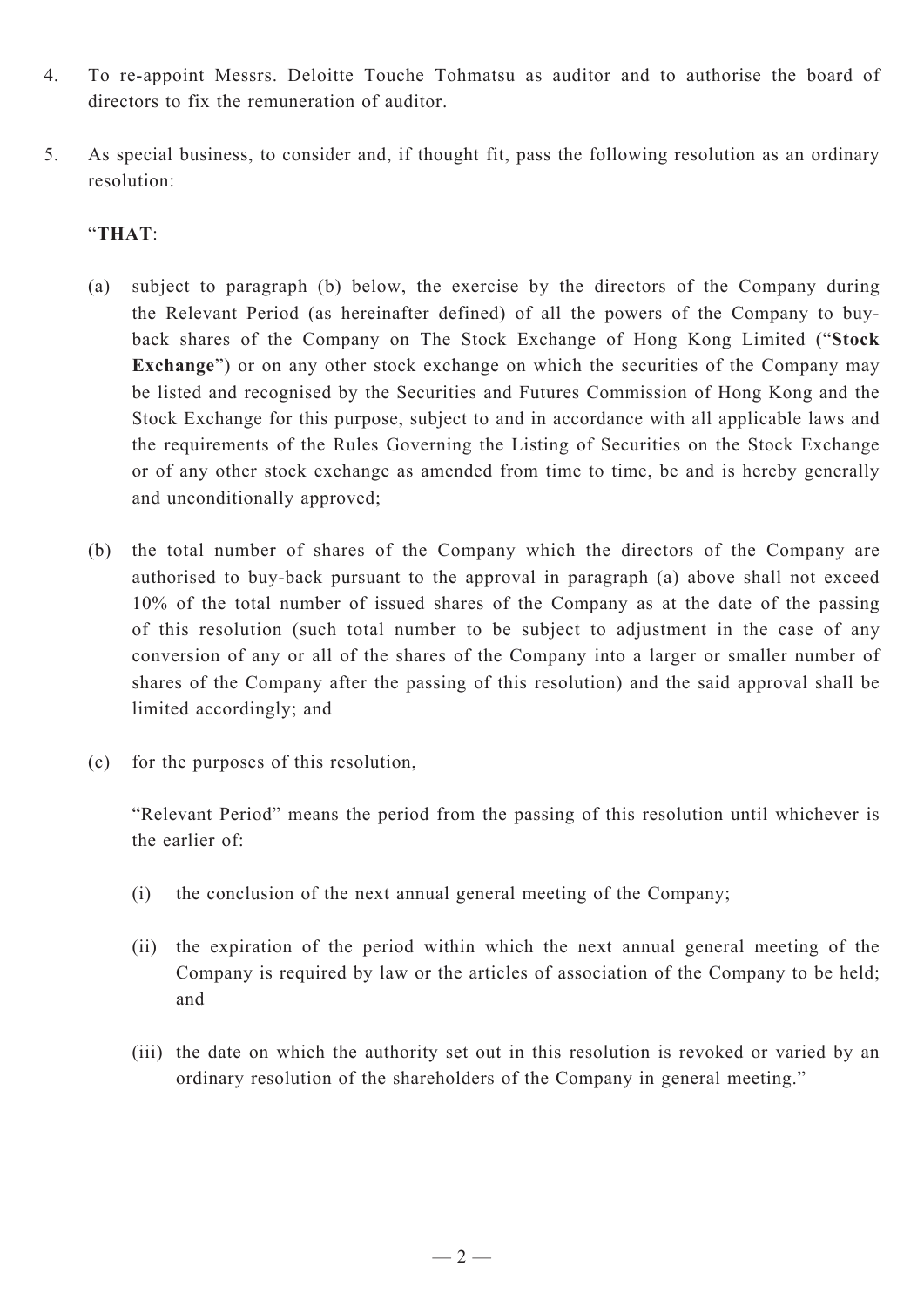6. As special business, to consider and, if thought fit, pass the following resolution as an ordinary resolution of the Company:

#### "**THAT**:

- (a) subject to paragraph (c) below and pursuant to Sections 140 and 141 of the Companies Ordinance (Chapter 622 of the Laws of Hong Kong), the exercise by the directors of the Company during the Relevant Period (as hereinafter defined) of all the powers of the Company to allot, issue and deal with additional shares of the Company and to make or grant offers, agreements and options (including bonds, warrants and debentures convertible into shares of the Company) which would or might require the exercise of such power be and is hereby generally and unconditionally approved;
- (b) the approval in paragraph (a) above shall authorise the directors of the Company during the Relevant Period (as hereinafter defined) to make or grant offers, agreements and options (including bonds, warrants and debentures convertible into shares of the Company) which would or might require the exercise of such power after the end of the Relevant Period;
- (c) the total number of shares of the Company allotted or agreed conditionally or unconditionally to be allotted (whether pursuant to an option or otherwise) and issued by the directors of the Company pursuant to the approval in paragraph (a) above, otherwise than pursuant to (i) a Rights Issue (as hereinafter defined); (ii) an issue of shares upon the exercise of rights of subscription or conversion under the terms of any warrants, bonds and debentures of the Company or any securities which carry rights to subscribe for or are convertible into shares of the Company; (iii) an issue of shares as scrip dividends pursuant to the articles of association of the Company from time to time; shall not exceed 10% of the total number of issued shares of the Company as at the date of the passing of this resolution (such total number to be subject to adjustment in the case of any conversion of any or all of the shares of the Company into a larger or smaller number of shares of the Company after the passing of this resolution) and the said approval shall be limited accordingly;
- (d) any shares of the Company of to be allotted and issued (whether for cash or otherwise) pursuant to the mandate in paragraph (a) of this resolution shall not be at a discount of more than 10% to the Benchmarked Price of issued shares of the Company; and
- (e) for the purpose of this resolution, "Benchmarked Price" means the price which is the higher of:
	- (i) the closing price of the shares of the Company as quoted on the Stock Exchange on the date of the agreement involving the relevant proposed issue of shares of the Company; or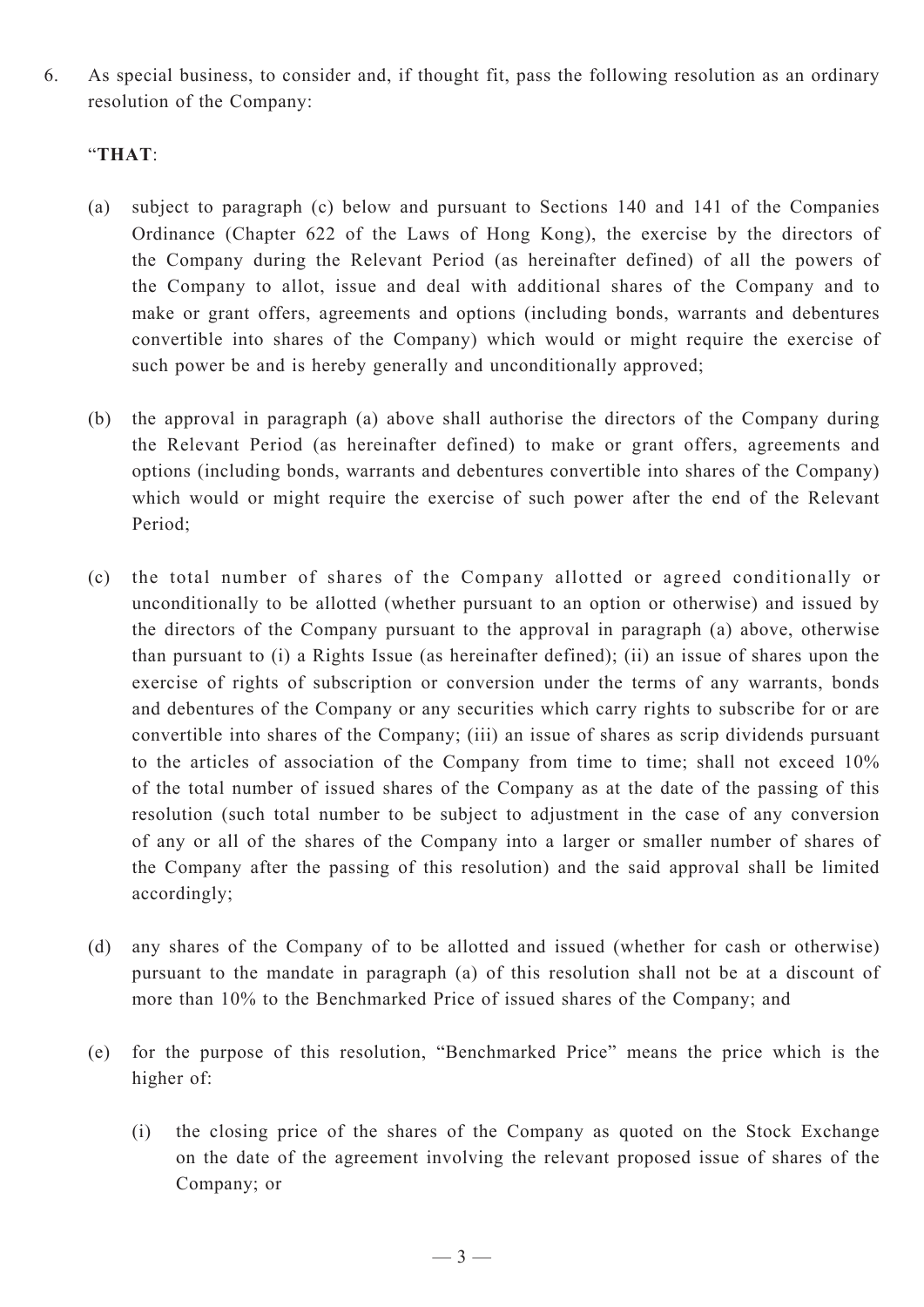- (ii) the average closing price as quoted on the Stock Exchange of the shares Of the Company for the 5 trading days immediately preceding the earlier of the date: (A) of announcement of the transaction or arrangement involving the relevant proposed issue of shares of the Company, (B) of the agreement involving the relevant proposed issue of shares of the Company and (C) on which the price of the shares of the Company that are proposed to be issued is fixed.
- (f) for the purpose of this resolution,

"Relevant Period" means the period from the passing of this resolution until whichever is the earlier of:

- (i) the conclusion of the next annual general meeting of the Company;
- (ii) the expiration of the period within which the next annual general meeting of the Company is required by law or the articles of association of the Company to be held; and
- (iii) the date on which the authority set out in this resolution is revoked or varied by an ordinary resolution of the shareholders of the Company in general meeting.

"Rights Issue" means an offer of shares (including bonds, warrants and debentures convertible into shares of the Company) open for a period fixed by the directors of the Company to the holders of shares of the Company on the register on a fixed record date in proportion to their then holdings of such shares as at that date (subject to such exclusions or other arrangements as the directors of the Company may deem necessary or expedient in relation to fractional entitlements or having regard to any restrictions or obligations under the laws of, or the requirements of any recognised regulatory body or any stock exchange in, any territory outside Hong Kong applicable to the Company)."

7. As special business, to consider and, if thought fit, pass the following resolution as an ordinary resolution of the Company:

#### "**THAT**:

(a) subject to the Companies Ordinance (Chapter 622 of the Laws of Hong Kong), the Rules Governing the Listing of Securities on The Stock Exchange of Hong Kong Limited and the terms and conditions of the share option scheme adopted by the shareholders of the Company effective on 9 December 2015 (the "**Share Option Scheme**"), a mandate be and is hereby unconditionally given to the directors of the Company to exercise during the Relevant Period (as defined in paragraph (c) below) all the powers of the Company to grant options to subscribe for shares of the Company and/or to make or grant offers of options under the Share Option Scheme that would or might require shares of the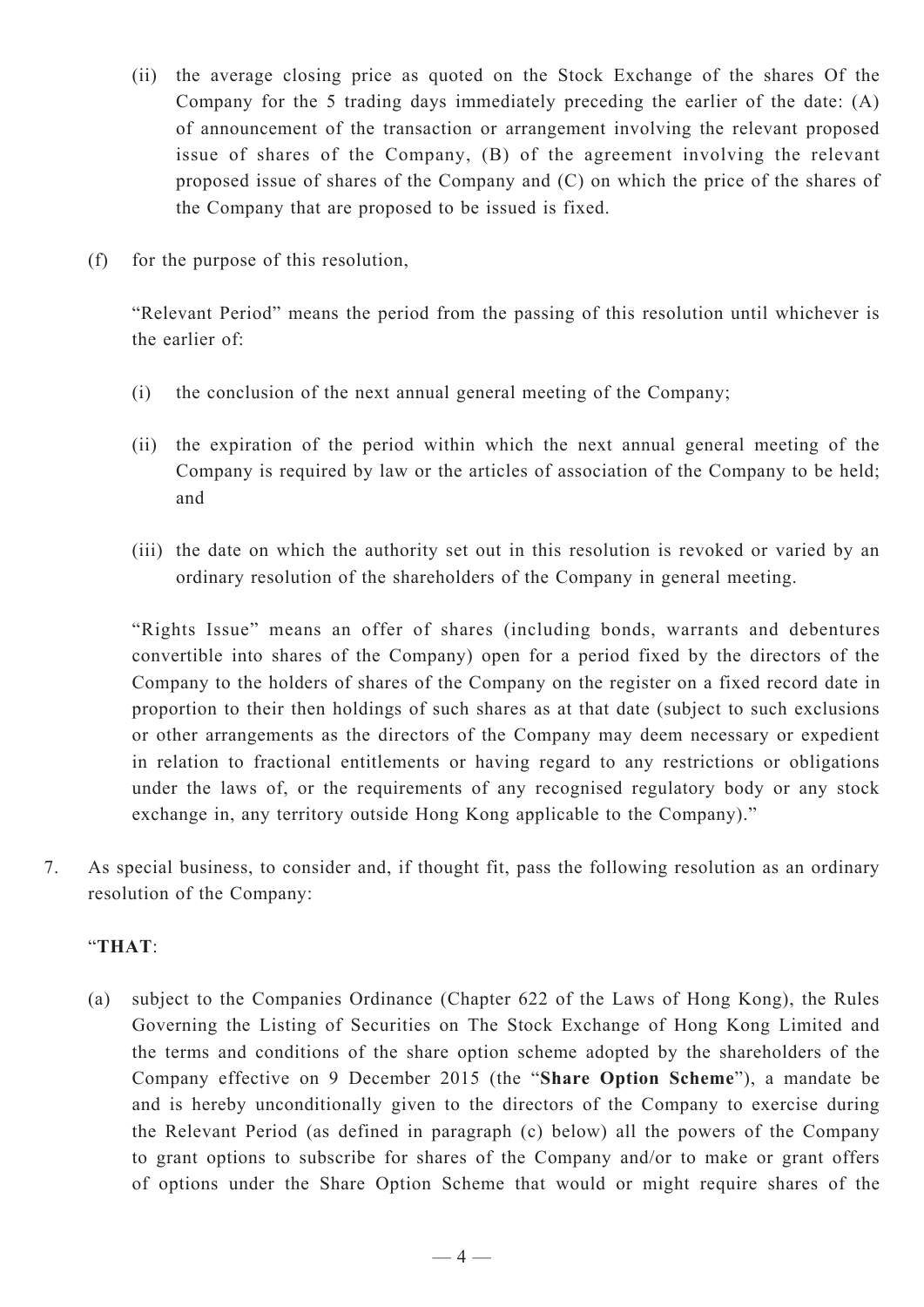Company to be allotted and/or options to be granted under the Share Option Scheme provided that the total number of shares of the Company allotted or to be allotted or agreed conditionally or unconditionally to be allotted upon the exercise of all options granted or to be granted under the Share Option Scheme shall not exceed 10% of the total number of shares of the Company in issue as at the date of adoption of the Share Option Scheme (such total number to be subject to adjustment in the case of any conversion of all or any of the shares in the Company into larger or smaller number of shares after the passing of this resolution); the approval in paragraph (a) of this resolution shall authorise the directors of the Company during the Relevant Period (as hereinafter defined) to grant options and/or make offers of options under the Share Option Scheme which would or might require shares of the Company to be allotted and/or options to be granted under the Share Option Scheme after the end of the Relevant Period;

- (b) the approval in paragraph (a) of this resolution shall authorise the directors of the Company during the Relevant Period (as hereinafter defined) to grant options and/or make offers of options under the Share Option Scheme which would or might require shares of the Company to be allotted and/or options to be granted under the Share Option Scheme after the end of the Relevant Period;
- (c) for the purpose of this resolution:

"Relevant Period" means the period from the passing of this resolution until whichever is the earlier of:

- (i) the conclusion of the next annual general meeting of the Company;
- (ii) the expiration of the period within which the next annual general meeting of the Company is required by law or the articles of association of the Company to be held; and
- (iii) the date on which the authority set out in this resolution is revoked or varied by an ordinary resolution of the shareholders of the Company in general meeting.

By Order of the Board **CSPC Pharmaceutical Group Limited CAI Dongchen** *Chairman*

Hong Kong, 15 April 2021